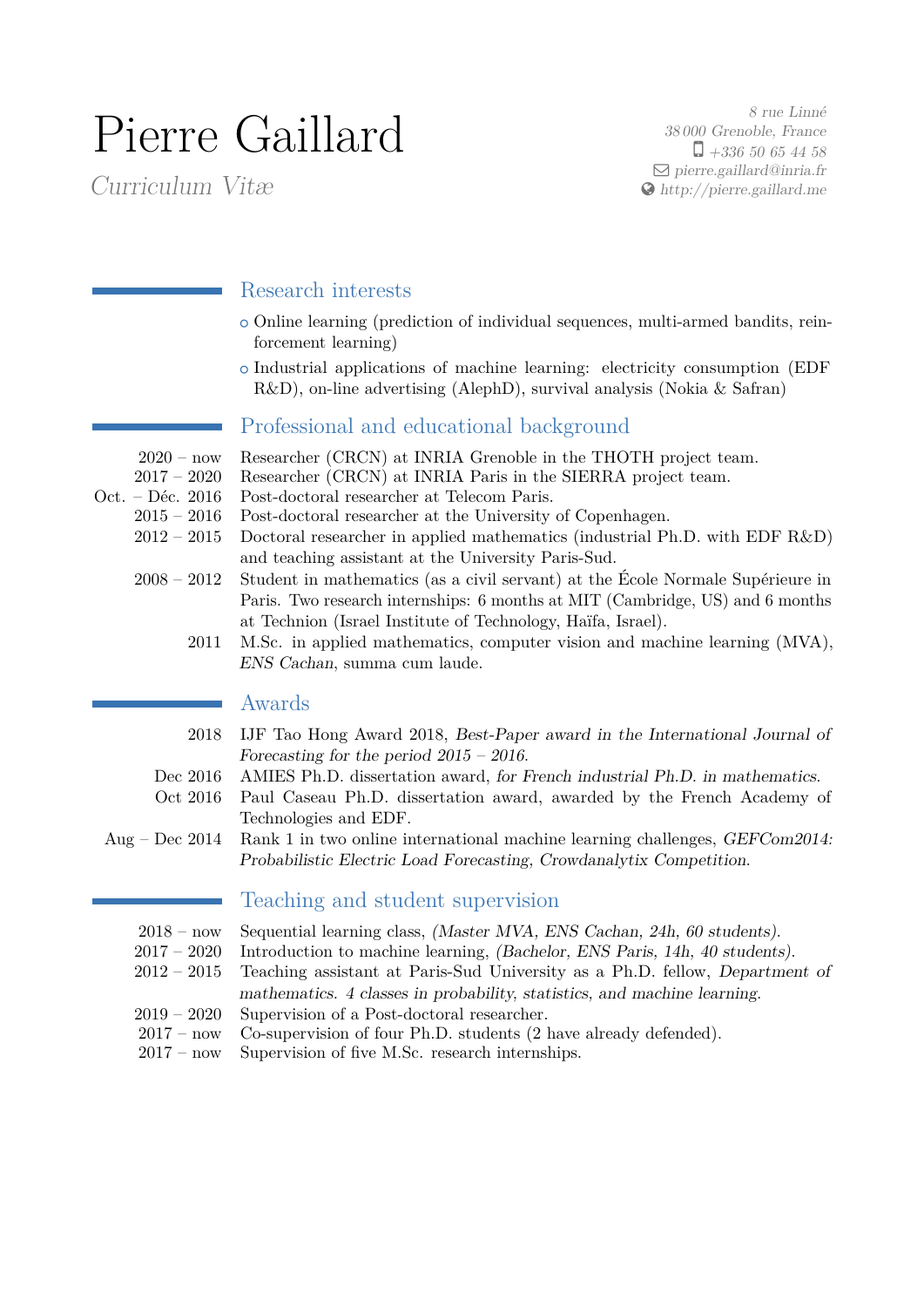## Research activity

#### Publications

#### Number of citations  $\geq$  650. H-index  $\geq$  9.

#### *Articles in journals*

- [1] R. Berthier, F. Bach, and P. Gaillard, "Accelerated gossip in networks of given dimension using jacobi polynomial iterations," *SIAM Journal on Mathematics of Data Science*, 2020.
- [2] P. Gaillard, Y. Goude, and R. Nedellec, "Additive models and robust aggregation for gefcom2014 probabilistic electric load and electricity price forecasting," *International Journal of Forecasting*, 2016.
- [3] M. Devaine, P. Gaillard, Y. Goude, and G. Stoltz, "Forecasting the electricity consumption by aggregating specialized experts; application to Slovakian and French country-wide (half-)hourly predictions," *Machine Learning*, 2013.

#### *Articles in proceedings of international conferences*

- [4] M. Even, R. Berthier, F. Bach, *et al.*, "A continuized view on nesterov acceleration for stochastic gradient descent and randomized gossip," *NeurIPS*, To appear (oral, <1%), 2021.
- [5] R. Jézéquel, P. Gaillard, and A. Rudi, "Mixability made efficient: Fast online multiclass logistic regression," *NeurIPS*, To appear (spotlight, <3%), 2021.
- [6] R. Ouhamma, R. Degenne, P. Gaillard, and V. Perchet, "Online sign identification: Minimization of the number of errors in thresholding bandits," *NeurIPS*, To appear (spotlight, <3%), 2021.
- [7] A. Saha and P. Gaillard, "Dueling bandits with adversarial sleeping," *NeurIPS*, To appear, 2021.
- [8] R. Berthier, F. Bach, and P. Gaillard, "Tight nonparametric convergence rates for stochastic gradient descent under the noiseless linear model," *NeurIPS*, 2020.
- [9] R. Jézéquel, P. Gaillard, and A. Rudi, "Efficient improper learning for online logistic regression," *COLT*, 2020.
- [10] A. Saha, P. Gaillard, and M. Valko, "Improved sleeping bandits with stochastic action sets and adversarial rewards," *ICML*, 2020.
- [11] M. Brégère, P. Gaillard, Y. Goude, and G. Stoltz, "Target tracking for contextual bandits: Application to demand side management," *ICML*, 2019.
- [12] P. Gaillard, S. Gerchinovitz, M. Huard, and G. Stoltz, "Uniform regret bounds over  $\mathbb{R}^d$  for the sequential linear regression problem with the square loss," *ALT*, 2019.
- [13] R. Jézéquel, P. Gaillard, and A. Rudi, "Efficient online learning with kernels for adversarial large scale problems," *NeuriPS*, 2019.
- [14] P. Gaillard and O. Wintenberger, "Efficient online algorithms for fast-rate regret bounds under sparsity," *NeurIPS*, 2018.
- [15] N. Cesa-Bianchi, P. Gaillard, C. Gentile, and S. Gerchinovitz, "Algorithmic Chaining and the Role of Partial Feedback in Online Nonparametric Learning," *COLT*, 2017.
- [16] P. Gaillard and O. Wintenberger, "Sparse accelerated exponential weights," *AISTATS*, 2017.
- [17] P. Gaillard and S. Gerchinovitz, "A chaining algorithm for online nonparametric regression," *COLT*, 2015.